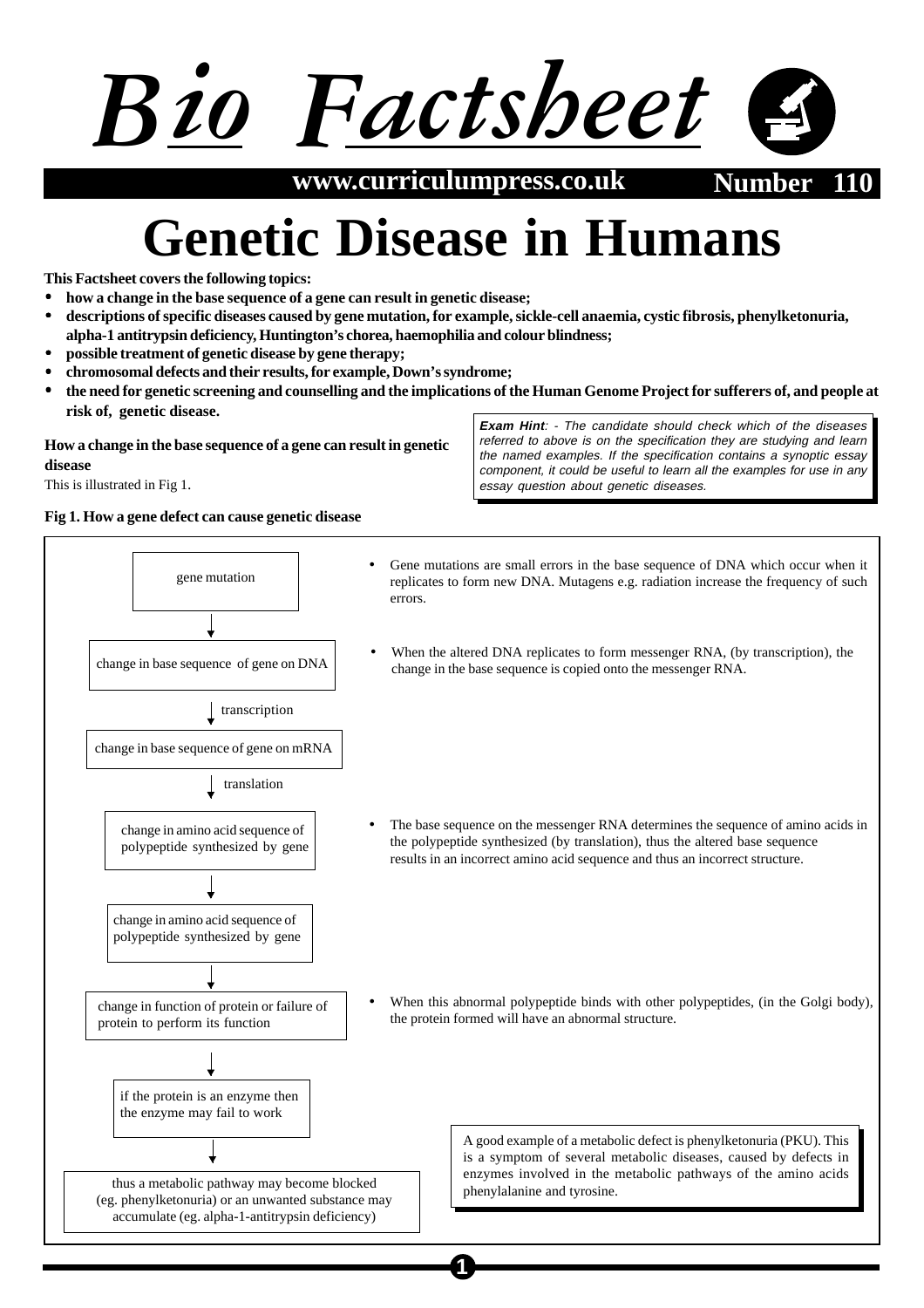#### **Phenylpyruvica imbecilitus**



### **Normal metabolism**

- 1. much of the phenylalanine absorbed from food is oxidised by an oxidase enzyme to tyrosine.
- 2. This is then further oxidised resulting in products such as adrenaline, nor-adrenaline, thyroxine and melanin (the dark pigment in skin).
- 3. surplus phenylalanine is deaminated forming the excretory products, phenylpyruvic acid

*Remember – fortunately, most gene mutations are recessive and so if the sufferer of a genetic disease does have children it is unlikely that the disease will develop in the children because the mutant allele will be usually be masked by a normal dominant allele from the other parent. However, the children will be carriers of*

#### **Abnormal metabolism**

- 1. About 1 in 10,000 babies are born with a mutation which makes the oxidase enzyme catalysing the change of phenylalanine to tyrosine inoperative.
- 2. Instead of forming tyrosine, large quantities of phenylalanine are deaminated forming very high concentrations of phenylpyruvic acid in the blood and urine. Phenylpyruvic acid belongs to a class of compounds called phenyketone bodies and the

presence of larger than normal concentrations of these in urine is called phenylketonuria.

3. These high concentrations cause serious irreversible brain damage if allowed to persist. All new-born babies have their urine tested for the presence of PKU and if diagnosed positive, to avoid developing phenylpyruvica imbecilitus, must feed on a special low content phenylalanine diet throughout life.

Other mutations may adversely affect:

- an oxidase in the pathway from tyrosine to melanin making it impossible for melanin to be made. This condition is called **albinoism**, characterised by white hair and skin and pink eyes.
- an oxidase in the pathway from tyrosine to thyroxine making it impossible for normal quantities of the growth hormone, thyroxine, to be made. This condition is called **cretinism** and is characterised by a lack of physical and mental development in the child.

#### **Sickle cell anaemia**

- 1. Caused by gene mutation.
- 2. In one single instance, instead of the base **thymine** appearing, **adenine appears** (i.e. a base occurs)
- 3. The result is that during translation the amino acid **valine** is incorporated into the  $\beta$  – polypeptide chain of haemoglobin instead of **glutamic acid**
- 4. This small change, which produces abnormal haemoglobin S, results in the red blood cells collapsing into sickle shapes (Fig 3).

#### **Fig 3. Normal and sickled red blood cells**



The gene which controls the molecular structure of haemoglobin has two recessive alleles, **Hb<sup>A</sup>** (for normal haemoglobin A) and the mutant **Hb<sup>s</sup>** (for abnormal haemoglobin S).

Individuals could have one of the following three genotypes and phenotypes:

*the mutant allele.*

- **Hb<sup>A</sup>Hb<sup>A</sup>** normal phenotype with normal haemoglobin
- **Hb<sup>A</sup>Hb<sup>S</sup>** heterozygous carrier with normal phenotype with 50% normal haemoglobin A and 50% abnormal haemoglobin S. The red cells only become sickle shaped in conditions of oxygen deficiency. This condition is called 'sickle-cell trait'.
- **HbSHbS** abnormal phenotype with 100% haemoglobin S. The red cells permanently sickle, become sticky on their surfaces and clump together to cause blockages in the blood circulation. They are rapidly destroyed, causing a severe anaemia. This is full 'sickle-cell anaemia' and sufferers usually die in childhood or soon afterwards.

Sickle cell anaemia is more prevalent in areas of the world where malaria is common. The malarial parasite, (*Plasmodium sps*) feeds on the haemoglobin within the sufferer's red cells and is transmitted between sufferers by the female *Anopheles* mosquito when it sucks blood. The parasite can use normal haemoglobin A as a source of food but cannot use abnormal haemoglobin S. There is insufficient haemoglobin A in the red cells of individuals with genotype Hb<sup>A</sup>Hb<sup>S</sup> to support the parasitic growth and so these individuals are resistant to malaria. Normal individuals will succumb to malaria and some of them will die from it. Thus there is an overall higher percentage of HbAHbS individuals in malarial zones than in non-malarial zones.

**Exam Hint:** – A common error made by candidates is to write 'more sickle cell sufferers survive in malarial regions than in non-malarial regions'. This is not so – the higher incidence of sickle cell sufferers in malarial areas is because some normal individuals are killed by malaria and so there are fewer normal individuals.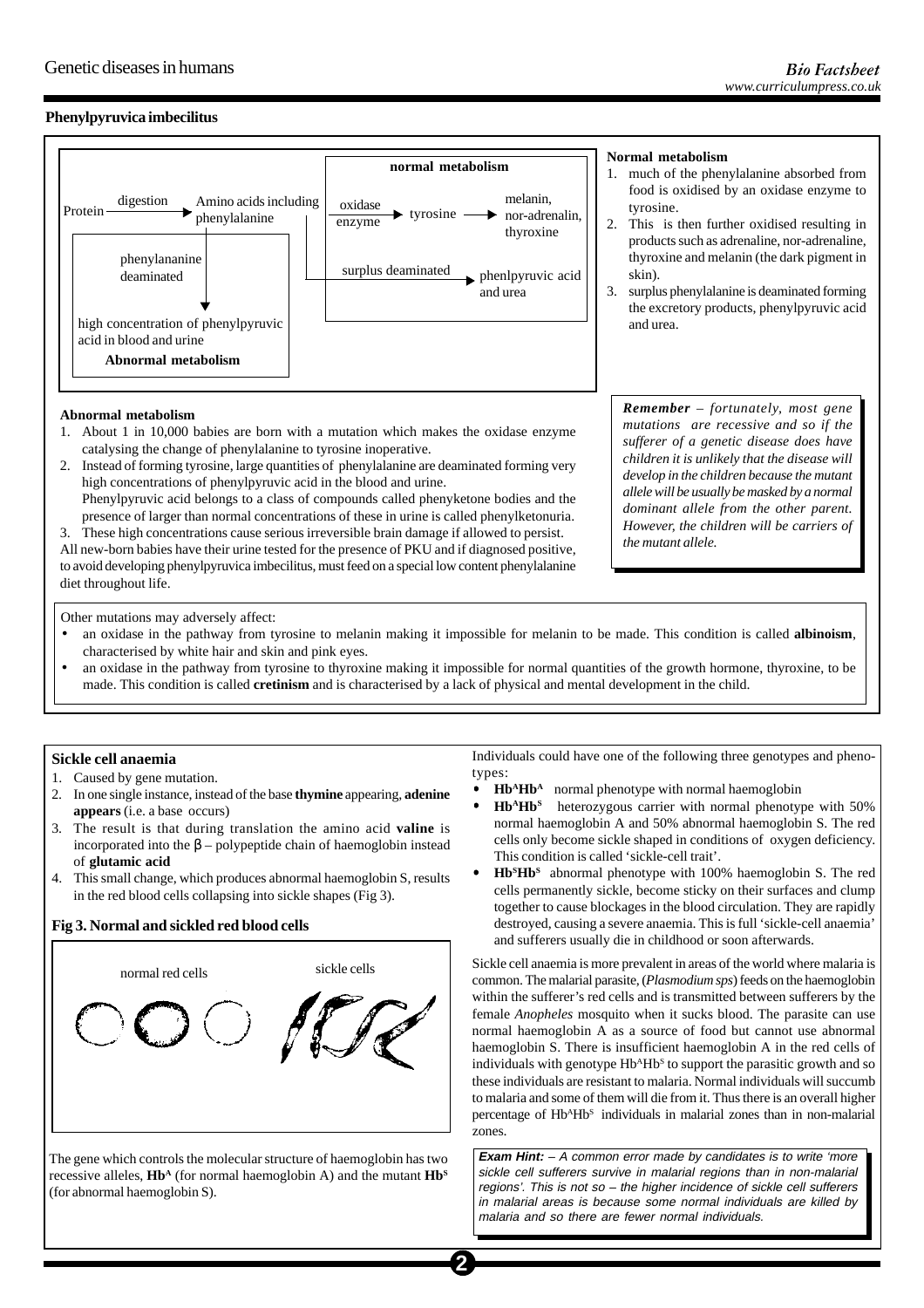#### **Cystic fibrosis**

Cystic fibrosis (CF) is the commonest recessive genetic disorder in the UK Caucasian population. It has an overall birth frequency of about 1 in 2500. The condition is due to a mutation in the allele coding for the **cystic fibrosis transmembrane conductance regulator** (CFTR). This is a protein which regulates the transport of chloride across cell membranes. The mutant allele is recessive and heterozygotes do not exhibit symptoms. The mutant allele occurs in 4% of the population and arises by deletion of three adjacent DNA nucleotides coding for the amino acid phenylalanine.

The disease affects nearly all the exocrine (externally secreting) glands of the body, including the salivary glands, intestinal glands, the pancreas, the lung and bronchial tree surfaces, and the gall bladder. Lack of the CFTR protein means that the cells of these glands cannot transport chloride ions of the cells. The raised chloride content in the cells draws water osmotically into the cells, from the mucus which the cells secrete. Thus these glands produce a very sticky concentrated mucus causing severe respiratory and pancreatic problems. Treatments, by physiotherapy to remove the mucus from the airways, by taking tablets of pancreatic enzymes to remove accumulated protein, DNA and cells, and by antibiotics to minimise infection, can increase the life expectancy to about 30 years. Death is usually due to respiratory failure. Males with CF are usually sterile.

Cystic fibrosis can now be treated, with considerable success, by gene therapy. The normal allele for CFTR protein synthesis is cloned and incorporated into either liposomes or into adenoviruses. The liposomes or adenoviruses are then sprayed into the nasal passages and transport the normal alleles into the lungs and lung cells. These cells can then produce the CFTR protein. (For more details about gene therapy, see Factsheet 51, September 1999, Gene Therapy).

**Exam Hint:** - In questions about genetic diseases examiners may ask about one or more of three possible factual areas: (i) the genetic basis of the disease, (ii) the symptoms/implications of the disease and (iii) the treatment of the disease.

#### **Genetic screening and counselling**

Genetic screening and counselling is becoming increasingly important in society. This is because the mapping of the human genome by the 'Human Genome Project', the ability to copy large quantities of specific DNA in the 'Polymerase Chain Reaction' and the ability to clone and recognise alleles, has improved methods of diagnosis of genetic disease and accurate prediction of genetic disease. For example:

- **diagnosis** gene tests are becoming available commercially which can detect mutant alleles in people suspected of having specific diseases or at risk of developing them. For example, tests are available to determine the presence of mutant alleles for cystic fibrosis, Huntington's chorea, sickle cell anaemia, alpha-1-antitrypsin deficiency, juvenile diabetes and haemophilia. These tests may be carried out on the DNA of prospective parents or on DNA obtained from babies in the uterus in the early stages of pregnancy.
- **prediction** by detecting mutant alleles in a person's genome it may be possible to predict the onset of disease in later life. The onset of such disease may be a certainty, as with the Huntington's chorea allele, or just a probability, as with the juvenile diabetes allele. The detection of mutant alleles in a person will have implications for that person and also for that person's family because the alleles may been received from parents or passed on to children during the normal course of inheritance.

Various **ethical** problems arise out of the new ability to diagnose and forecast genetic disease. For example:

- decisions have to be made whether to abort fetuses that are shown to have serious genetic defects or whether to let them survive so that parents or society then have to take responsibility for their care throughout life.
- decisions have to be made regarding the privacy of an individual's DNA profile. For example, if an individual shows a potential for developing diabetes should that information be made available to interested parties with the result that the individual might be refused employment, pensions rights, life insurance or a mortgage?

| <b>Genetic disease</b>                   | <b>Genetic basis</b>                                            | <b>Symptoms</b>                                                                                                                                                                                                                        | <b>Implications/treatment</b>                                                                                                                                                                                                                                                                                               |
|------------------------------------------|-----------------------------------------------------------------|----------------------------------------------------------------------------------------------------------------------------------------------------------------------------------------------------------------------------------------|-----------------------------------------------------------------------------------------------------------------------------------------------------------------------------------------------------------------------------------------------------------------------------------------------------------------------------|
| $\alpha - 1$ – antitrypsin<br>deficiency | Mutated recessive allele<br>which acts in Mendelian<br>fashion. | A failure of liver cells to make the<br>enzyme $\acute{a}$ – 1 – antitrypsin means<br>that unwanted proteases in<br>tissues are not destroyed by<br>antitrypsin.<br>The accumulating proteases<br>damage lung and liver tissues.       | Affected children develop emphysema (damage<br>to the elastic tissue in the lungs) and cirrhosis<br>(damage to liver cells).<br>Children can be treated by gene therapy or<br>given a nasal spray containing $\alpha$ -1-antitrypsin<br>made by transgenic sheep.                                                           |
| Huntington's chorea                      | Mutated dominant allele<br>which acts in Mendelian<br>fashion.  | Death of brain cells in certain<br>brain centres results in<br>involuntary twitching movements<br>of the face and body (chorea),<br>alternating periods of excitement<br>and depression followed by<br>development of severe dementia. | The disease has its onset in the thirty year old<br>age group and sufferers usually require<br>institutional care. The dominant mutation is<br>passed on to all children and this happens<br>before the parent realises he or she has the<br>condition.                                                                     |
| Haemophilia                              | Sex-linked mutated recessive<br>allele on the X-chromosome      | A failure of liver cells to<br>synthesize a clotting factor<br>protein causes a failure of the<br>blood to clot efficiently. This can<br>lead to severe haemorrhage and<br>death.                                                      | Females tend to be carriers of the defective<br>allele and sufferers are nearly always male.<br>Sufferers are kept alive by treatment with<br>clotting factors. A drug is now available to<br>correct the mutation in liver cells.                                                                                          |
| Red-green colour blindness               | Sex-linked mutated recessive<br>allele on the X-chromosome      | Sufferers have an inability to<br>distinguish certain shades of red<br>and/or green.                                                                                                                                                   | Females tend to be carriers of the recessive<br>allele and sufferers are usually male.<br>Sufferers may be refused entry to professions<br>like the police force, fire service, air force.<br>There is no available treatment because gene<br>therapy would be too expensive or risky to use<br>on this harmless condition. |

**3**

#### **Other genetic diseases caused by gene mutation**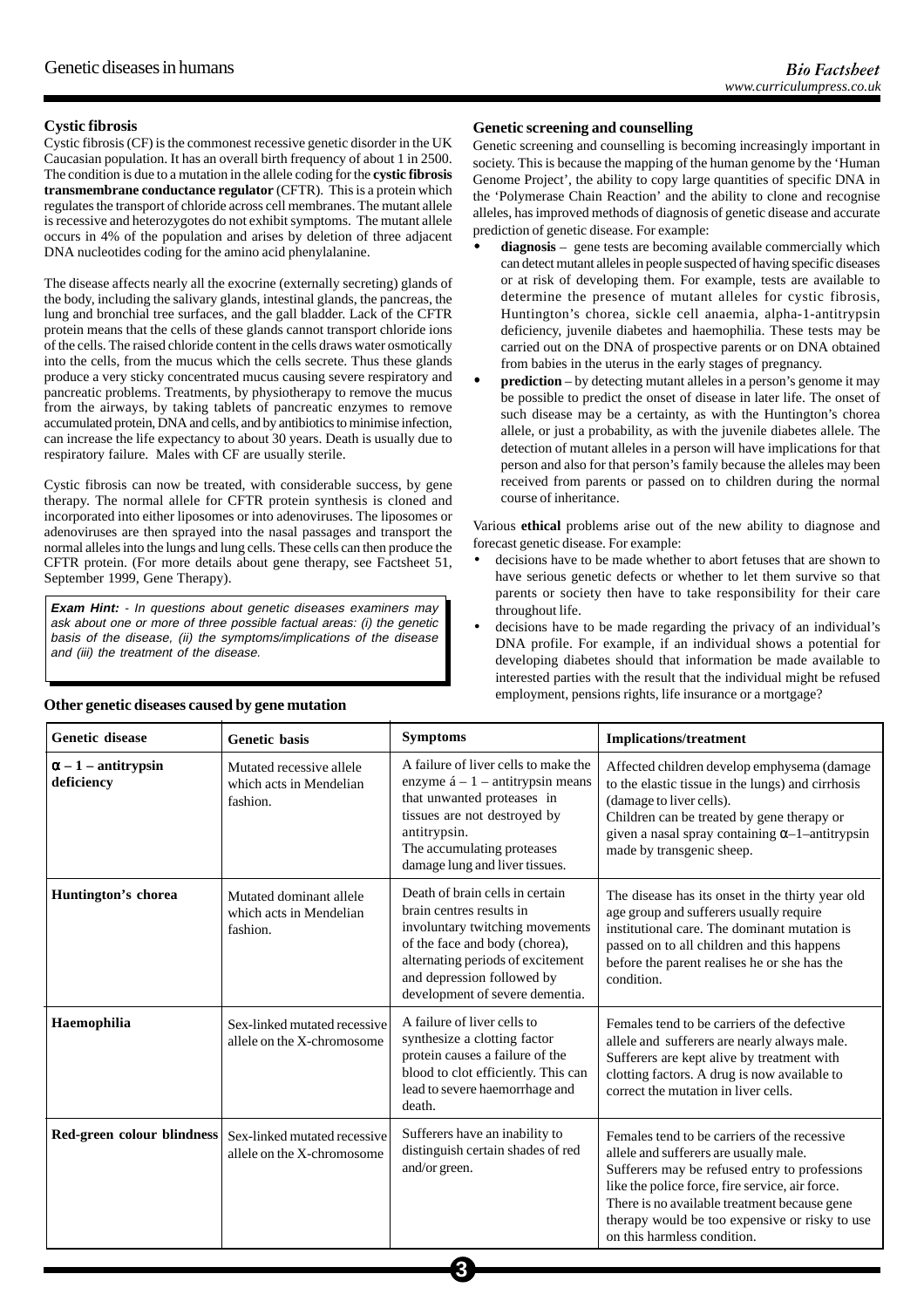#### **Chromosomal defects: Down's syndrome**

The commonest form of Down's syndrome is trisomy 21 in which there are three copies of chromosome 21 in each nucleus. This is due to nondisjunction – a failure of chromosome separation in meiosis resulting in a pair of chromosomes or chromatids passing to the same pole of the cell instead of separating to opposite poles. About 70% of non-disjunctions occur in meiosis I and about 30% in meiosis II. The majority of nondisjunctions occur in the egg and only a few occur in the sperm. The frequency of 'non-disjunctive' eggs rises with the age of the mother and mothers over the age of 40 years are particularly at risk. Because of this, all mothers over the age of 40 are advised to undergo genetic screening by amniocentesis during early pregnancy so that the fetal chromosomes can be analysed.

*Remember – If necessary, amniocentesis is performed under local anaesthetic, at 15-16 weeks of pregnancy. It involves passing a fine needle into the uterus and amniotic cavity, observed with an ultrasound image, and withdrawing some amniotic fluid containing fetal cells. The fetal cells are cultured in a suitable growth medium so that chromosome and DNA analysis, can be carried out. The chromosomes can be stained, photographed, cut out from the picture and spread out in their pairs, Such a picture is called a karyotype and an example of a trisomy 21 karyotype is shown in Fig 4.*

#### **Fig 4. Karyotype of Down's syndrome (trisomy 21) chromosomes**



Sufferers of Down's syndrome tend to have a round flat face with eyelids that appear to slant upwards. They have varying degrees of learning disability and are at increased risk of lung, ear and other infections. With antibiotics and modern medical care they can expect to live a fairly normal life for several decades. Trisomy 21 sufferers tend to have a gentle, loving disposition.

A rarer form of Down's syndrome is caused by a translocation mutation. Here the end of a chromosome 21 breaks off and becomes attached to the end of a chromosome 15. (In some cases a complete third chromosome 21 becomes attached to a chromosome 15). Down's sufferers with this mutation tend to have an aggressive disposition.

**Exam Hint:** – A common error made by candidates is to confuse gene mutation with chromosome mutation. Mutations such as deletion, substitution, translocation and insertion refer to base changes on the DNA in gene mutation, but to gene/allele loci changes on chromosomes in chromosomal mutation. Be careful you know which type of mutation is involved for a particular disease.

#### **Practice Questions**

- 1. Klinefelter's and Turner's syndromes are due to chromosomal mutations which affect the sex chromosomes but Down's syndrome is due to autosomal chromosomal mutation. Klinefelter males have the sex chromosomes XXY and Turner females have the sex chromosome XO (only one sex chromosome).
	- (a) (i) Name the type of mutation which could have resulted in the XXY or XO genotypes. **1**
		- (ii) Explain how the genotypes XXY and XO could have arisen. **4**
	- (b) Describe the autosomal abnormalities which can result in Down's syndrome. **3**

**Total 8**

- 2. In the inheritance of sickle-cell anaemia, the normal allele is shown as **HbA** and the sickle-cell allele is shown as **HbS** .
	- (a) (i) Describe the mutation of  $\mathbf{H}\mathbf{b}^{\mathbf{A}}$  which results in the formation of  $\mathbf{H}\mathbf{b}^{\mathbf{S}}$ . **4**
		- (ii) What are the effects on individuals of genotypes  $Hb^A Hb^S$  and  $Hb^S$  $Hb<sup>s</sup>$ ? ? **4**
		- (iii) Write a genetic diagram of a family tree to show the possible children of two parents, both heterozygous for sickle cell trait. **3**
		- (iv) The first child born to these parents had sickle cell anaemia. When counselled the parents were told the probabilities of having further children with either sickle-cell anaemia or sicklecell trait. What are these probabilities? **2**
	- (b) Of 12400 adults examined in malarial regions of Africa, 0.24% were **Hb<sup>s</sup> Hb<sup>s</sup>**, 24.2% were **Hb<sup>A</sup> Hb<sup>s</sup>** and 75.56% were **Hb<sup>A</sup> Hb<sup>A</sup>**. In non-malarial regions of the world the genotype frequencies are **HbS HbS** 0.0001%, **HbA HbS** 0.0004% and **HbA HbA** 99.9995%. Suggest explanations for these statistics. **4**

**Total 17**

3. Read through the following passage about cystic fibrosis and then fill in the spaces with the most appropriate word or words.

Cystic fibrosis is due to a mutation in the .................... coding for the protein called the ............................................................... . This protein regulates the transport of ...................... across plasma membranes ...................... cells. The mutation is due to ....................... and excludes the amino acid .......................... from the protein. As a result of the cellular ............................... of ............................. , water is drawn osmotically from the .................. which glandular cells secrete. This secretion becomes very thick and sticky, causing severe ........................ problems to the sufferer of this condition. **Total 10** 

4. Complete the following table of genetic diseases.

**4**

| Condition                     | Autosomal<br>or sex-linked | Dominant<br>or recessive | Main symptom                     |
|-------------------------------|----------------------------|--------------------------|----------------------------------|
|                               |                            |                          | Failure of the<br>blood to clot. |
| Huntington's<br>chorea        |                            |                          |                                  |
|                               |                            |                          | Absence of<br>pigmentation       |
| Colour blindness              |                            |                          |                                  |
| Phenylpyruvica<br>imbecilitus |                            |                          |                                  |